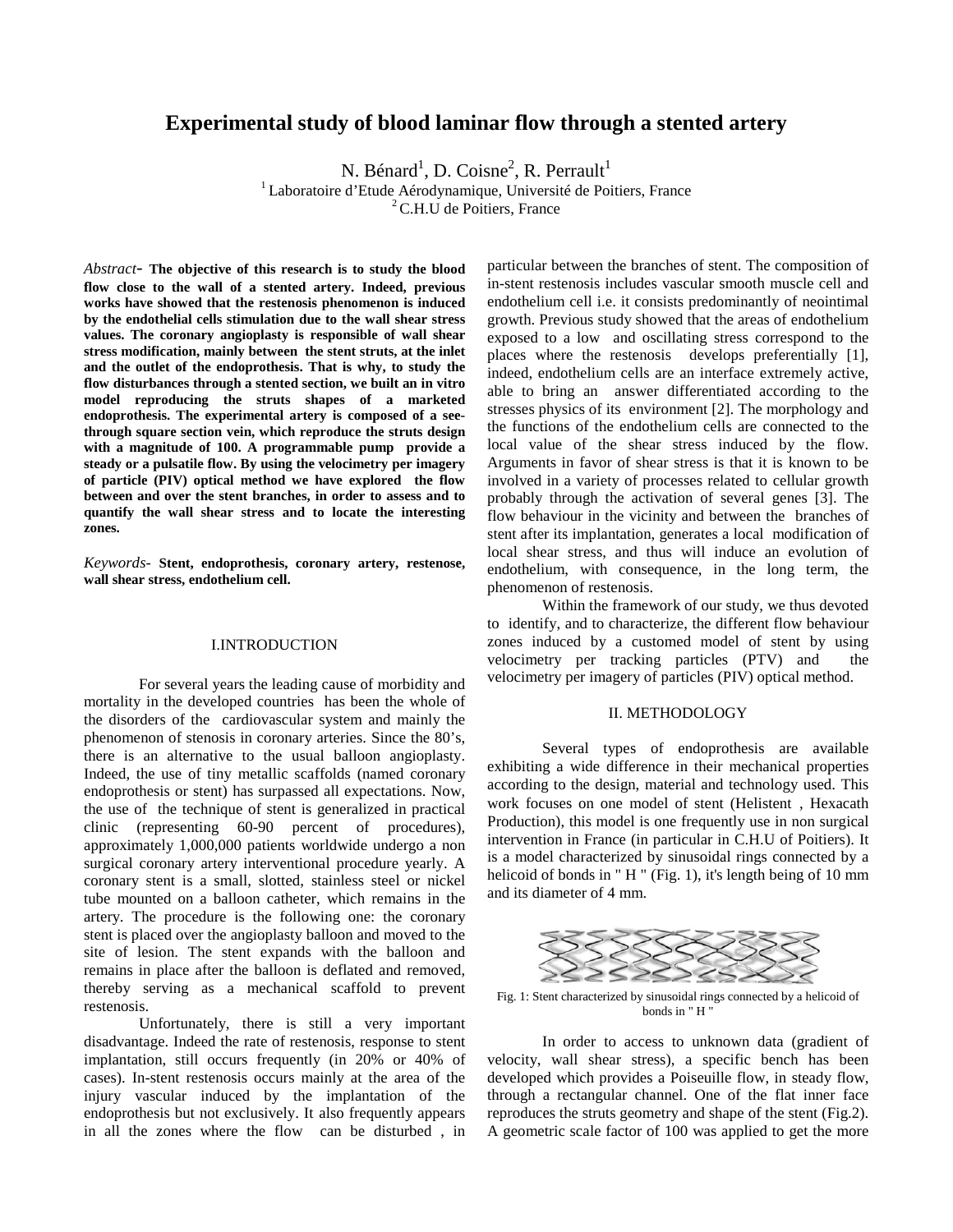| <b>Report Documentation Page</b>                                                                                                                                                                                                                  |                           |                                                    |
|---------------------------------------------------------------------------------------------------------------------------------------------------------------------------------------------------------------------------------------------------|---------------------------|----------------------------------------------------|
| <b>Report Date</b><br>25OCT2001                                                                                                                                                                                                                   | <b>Report Type</b><br>N/A | Dates Covered (from to)                            |
| <b>Title and Subtitle</b><br>Experimental study of blood laminar flow through a stented<br>artery                                                                                                                                                 |                           | <b>Contract Number</b>                             |
|                                                                                                                                                                                                                                                   |                           | <b>Grant Number</b>                                |
|                                                                                                                                                                                                                                                   |                           | <b>Program Element Number</b>                      |
| Author(s)                                                                                                                                                                                                                                         |                           | <b>Project Number</b>                              |
|                                                                                                                                                                                                                                                   |                           | <b>Task Number</b>                                 |
|                                                                                                                                                                                                                                                   |                           | <b>Work Unit Number</b>                            |
| Performing Organization Name(s) and Address(es)<br>Laboratoire dEtude Aérodynamique, Université de Poitiers,<br>France                                                                                                                            |                           | <b>Performing Organization Report Number</b>       |
| <b>Sponsoring/Monitoring Agency Name(s) and Address(es)</b><br>US Army Research, Development & Standardization Group<br>(UK) PSC 802 Box 15 FPO AE 09499-1500                                                                                     |                           | <b>Sponsor/Monitor's Acronym(s)</b>                |
|                                                                                                                                                                                                                                                   |                           | <b>Sponsor/Monitor's Report Number(s)</b>          |
| <b>Distribution/Availability Statement</b><br>Approved for public release, distribution unlimited                                                                                                                                                 |                           |                                                    |
| <b>Supplementary Notes</b><br>Papers from the 23rd Annual International Conference of the IEEE Engineering in Medicine and Biology Society,<br>October 25-28, 2001, held in Istanbul, Turkey. See also ADM001351 for entire conference on cd-rom. |                           |                                                    |
| <b>Abstract</b>                                                                                                                                                                                                                                   |                           |                                                    |
| <b>Subject Terms</b>                                                                                                                                                                                                                              |                           |                                                    |
| <b>Report Classification</b><br>unclassified                                                                                                                                                                                                      |                           | <b>Classification of this page</b><br>unclassified |
| <b>Classification of Abstract</b><br>unclassified                                                                                                                                                                                                 |                           | <b>Limitation of Abstract</b><br>UU                |
| <b>Number of Pages</b><br>3                                                                                                                                                                                                                       |                           |                                                    |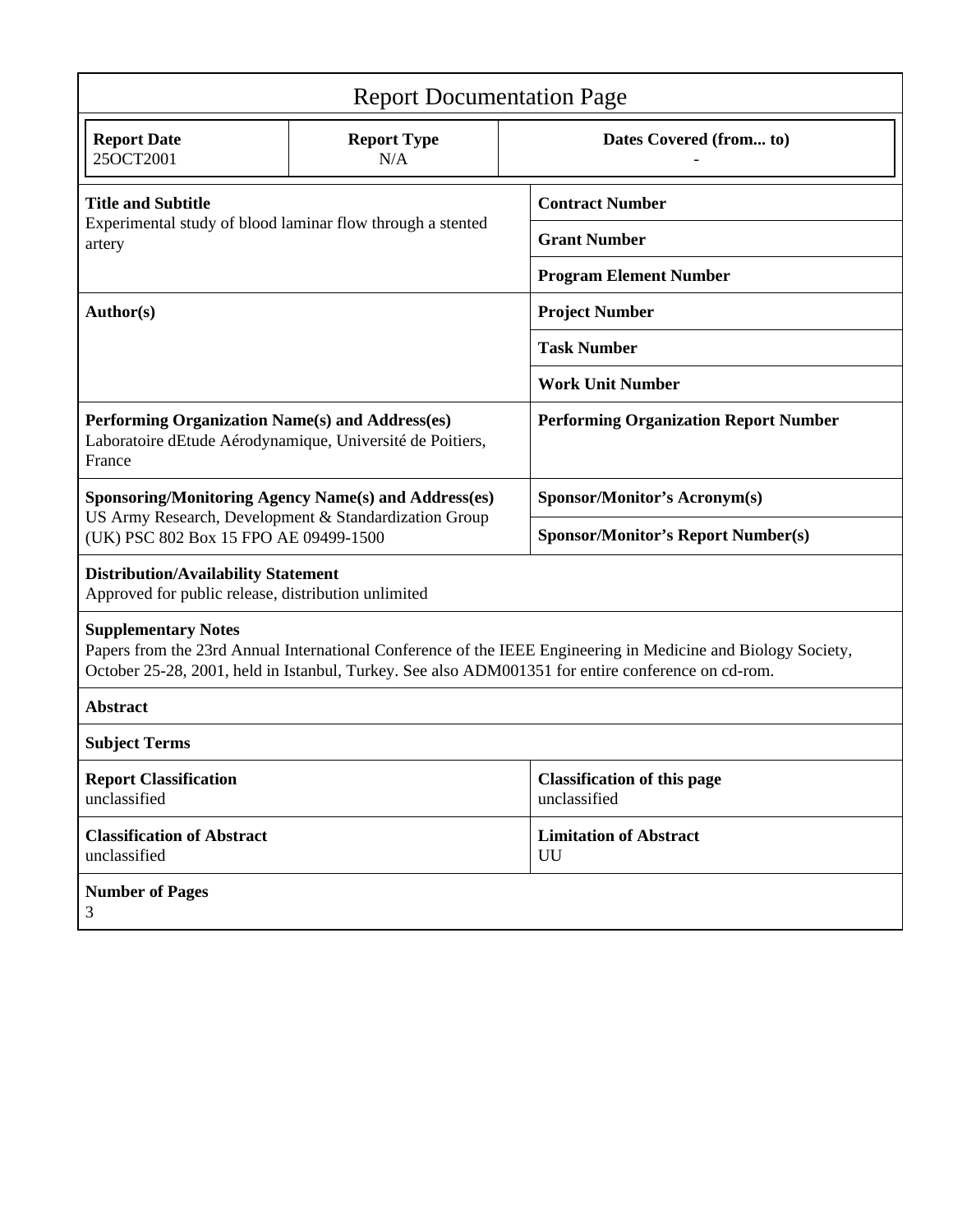accurate and fine velocity mapping, that way the roughness of the flat inner have a thickness of 1 cm. In order to investigate optically the flow behaviour, all channels faces are made of plexiglas.



Fig.2: Face simulating the implantation of stent

The choice of material was guided by the technique of visualization used. Indeed, the method employed was P.I.V. Particle imaging techniques depend on the interaction between radiation and seed particles to record the location of each particles. In order to allow the visualization of the flow using this technique, we have to carry out a transparent and plane model of geometry of stent (Fig 2.) (this to avoid the phenomenon of scattering and diffractions). To define the geometry of this " flat " stent and the scale factor, we had to carry out different similarities according to the type of flow (stationary or pulsatile flow). For the stationary flow, we used a similarity of Reynolds (1), (based on the hydraulic diameter) and a similarity for  $\tau_p$  (2), ( $\tau_p$  is the wall stress factor). In the case of pulsatile flow, another similarity factor was calculated ( number of Witzig-Wommersley (3) [4]).

(1) 
$$
\frac{2.q_{v1}}{\mu_1r_0} = 3\frac{q_{v2}}{\mu_2(x_0 + 2y_0)}
$$
 Similarity of Reynolds

(2) 
$$
\frac{3\mu_2 \cdot q_{v2}}{2 \cdot x_0 y_0^2} = k \cdot \frac{4\mu_1 q_{v1}}{\pi r_1^3}
$$
 Similarity for  $\tau_p$ 

(3) 
$$
\frac{\rho_1 w_1 r_0}{\mu_1} = \frac{\rho_2 w_2 x_0 y_0}{\mu_2 (x_0 + y_0)}
$$
 Witzig-Wommersley

where:

- $\mu_1$  viscosity of blood in the artery
- $\mu_2$  viscosity of blood in the model
- $qv_1$  flow of blood in the artery
- $qv<sub>2</sub>$  flow of blood in the model

 $r_0$  diameter of artery

- $x_0, y_0$  width and height of the rectangular section
- k' factor of correction
- $w_1$  pressure beat in the artery
- $w_2$  pressure beat in the model

The blood like viscosity fluid used was a water glycerin mix. The feeding circuit is closed, the flow is ensured by a programmable hydraulic generator (FABRE GH1155). The components used to apply P.I.V was a Laser (Spectra physics), a CCD video camera, and a dataprocessing central processing unit. Horizontal and vertical visualization planes of, i.e. over and between the stent branches have been investigated. The steady flow and a physiological blood flow have been performed.

## III. RESULTS

Visualization via the horizontal and vertical planes gives access to all the required data. The PTV allows to reach to the streamlines and the velocity fields knowing the obtrusion lap time (Fig 3).Particularly, we may observe the over flow discharge between the struts and its impact on the wall. From the velocity fields, we have computed the wall shear stress distribution and its gradient (Fig 3.). Until now, only the steady flow was studied, the first results show that there are indeed distinct zones within the struts area. Our experimental results agree with those of previous studies (generally numerical study [5]). The results indicate that the change in face structures creates large changes in the shear stress field compared to models where the face was held constant [6]. The difference of shear stress field is particularly obvious between the input area of stent and the stagnation zones related to the stent geometry studied.



Fig. 3 : Streamlines visualization by PTV for two different grid shapes.